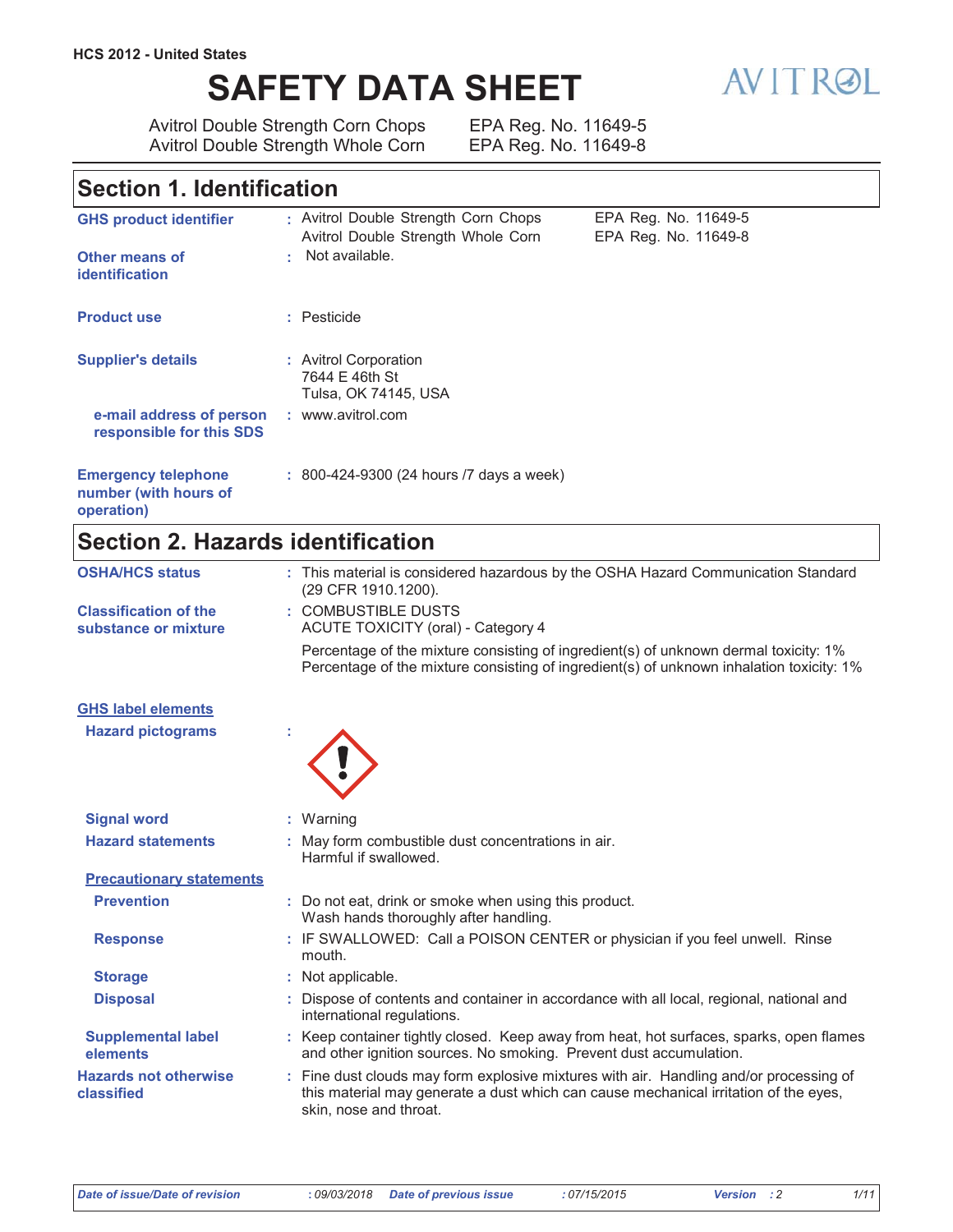### Section 3. Composition/information on ingredients

#### **Substance/mixture**

Other means of **identification** 

: Mixture

: Not available.

| Ingredient name | $\frac{9}{6}$         | <b>CAS number</b> |
|-----------------|-----------------------|-------------------|
| 4-Aminopyridine | 1.0<br>$\overline{ }$ | 504-24-5          |
| Grain           | 99.0                  |                   |

Any concentration shown as a range is to protect confidentiality or is due to batch variation.

There are no additional ingredients present which, within the current knowledge of the supplier and in the concentrations applicable, are classified as hazardous to health or the environment and hence require reporting in this section.

Occupational exposure limits, if available, are listed in Section 8.

# **Section 4. First aid measures**

**Description of necessary first aid measures** 

| Eye contact         | : Immediately flush eyes with plenty of water, occasionally lifting the upper and lower<br>eyelids. Check for and remove any contact lenses. Continue to rinse for at least 10<br>minutes. Get medical attention if irritation occurs.                                                                                                                                                                                                                                                                                                                                                                                                                                                                                                                                                                                        |
|---------------------|-------------------------------------------------------------------------------------------------------------------------------------------------------------------------------------------------------------------------------------------------------------------------------------------------------------------------------------------------------------------------------------------------------------------------------------------------------------------------------------------------------------------------------------------------------------------------------------------------------------------------------------------------------------------------------------------------------------------------------------------------------------------------------------------------------------------------------|
| <b>Inhalation</b>   | : Remove victim to fresh air and keep at rest in a position comfortable for breathing. If<br>not breathing, if breathing is irregular or if respiratory arrest occurs, provide artificial<br>respiration or oxygen by trained personnel. It may be dangerous to the person providing<br>aid to give mouth-to-mouth resuscitation. Get medical attention if adverse health effects<br>persist or are severe. If unconscious, place in recovery position and get medical<br>attention immediately. Maintain an open airway. Loosen tight clothing such as a collar,<br>tie, belt or waistband.                                                                                                                                                                                                                                  |
| <b>Skin contact</b> | : Wash contaminated skin with soap and water. Remove contaminated clothing and<br>shoes. Get medical attention if symptoms occur. Wash clothing before reuse. Clean<br>shoes thoroughly before reuse.                                                                                                                                                                                                                                                                                                                                                                                                                                                                                                                                                                                                                         |
| <b>Ingestion</b>    | : Wash out mouth with water. Remove dentures if any. Remove victim to fresh air and<br>keep at rest in a position comfortable for breathing. If material has been swallowed and<br>the exposed person is conscious, give small quantities of water to drink. Stop if the<br>exposed person feels sick as vomiting may be dangerous. Do not induce vomiting<br>unless directed to do so by medical personnel. If vomiting occurs, the head should be<br>kept low so that vomit does not enter the lungs. Get medical attention. If necessary,<br>call a poison center or physician. Never give anything by mouth to an unconscious<br>person. If unconscious, place in recovery position and get medical attention<br>immediately. Maintain an open airway. Loosen tight clothing such as a collar, tie, belt<br>or waistband. |

### Most important symptoms/effects, acute and delayed

| <b>Potential acute health effects</b> |                                                                                                                                             |  |
|---------------------------------------|---------------------------------------------------------------------------------------------------------------------------------------------|--|
| <b>Eye contact</b>                    | : Exposure to airborne concentrations above statutory or recommended exposure limits<br>may cause irritation of the eyes.                   |  |
| <b>Inhalation</b>                     | : Exposure to airborne concentrations above statutory or recommended exposure limits<br>may cause irritation of the nose, throat and lungs. |  |
| <b>Skin contact</b>                   | : No known significant effects or critical hazards.                                                                                         |  |
| Ingestion                             | : Harmful if swallowed.                                                                                                                     |  |
| Over-exposure signs/symptoms          |                                                                                                                                             |  |
| Eye contact                           | : Adverse symptoms may include the following:<br>irritation<br>redness                                                                      |  |
| <b>Inhalation</b>                     | : Adverse symptoms may include the following:<br>respiratory tract irritation<br>coughing                                                   |  |
| Date of issue/Date of revision        | 2/11<br><b>Date of previous issue</b><br>:07/15/2015<br>: 09/03/2018<br><b>Version</b><br>$\cdot$ : 2                                       |  |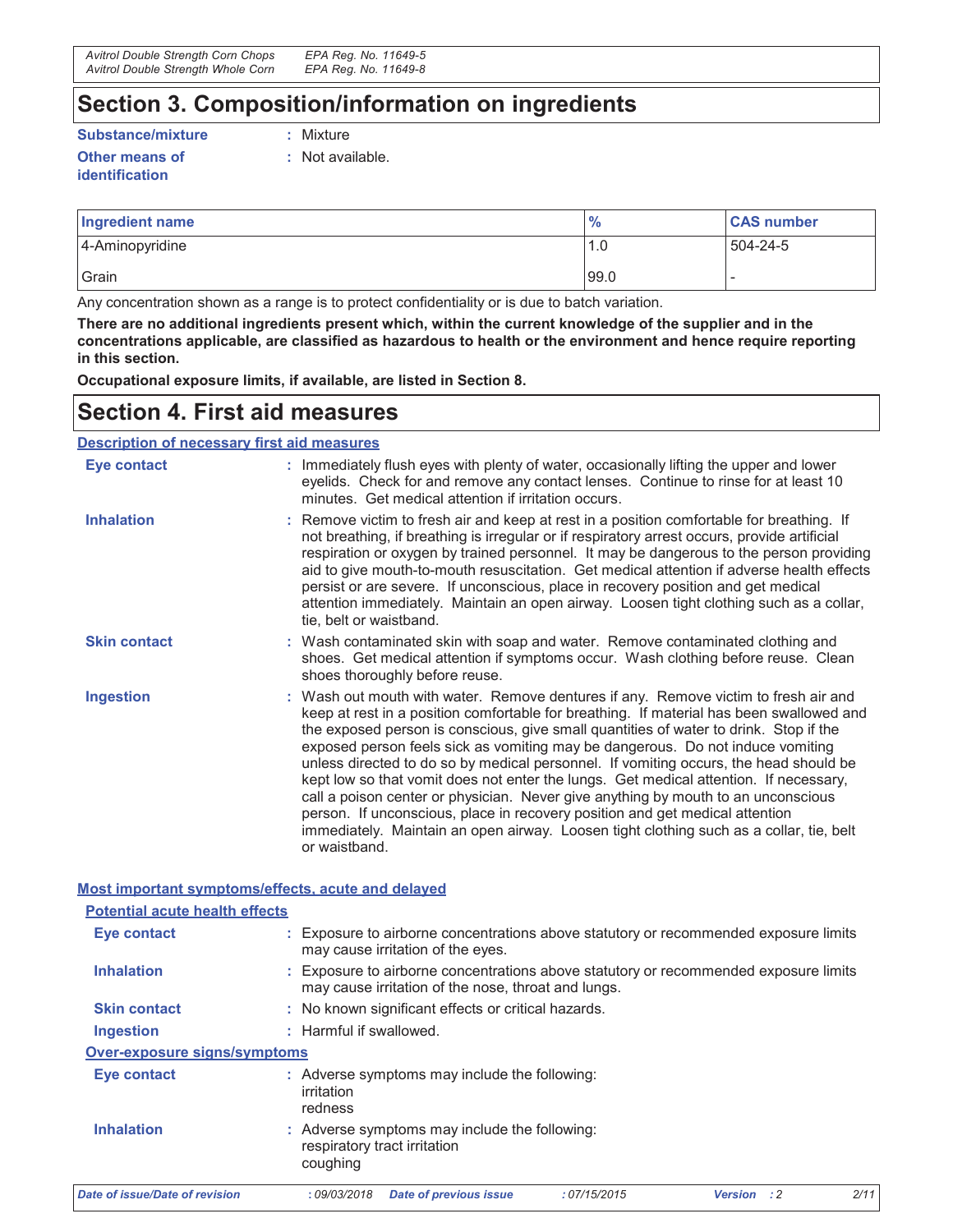| Avitrol Double Strength Corn Chops | EPA Reg. No. 11649-5 |
|------------------------------------|----------------------|
| Avitrol Double Strength Whole Corn | EPA Reg. No. 11649-8 |

# Section 4. First aid measures

| <b>Skin contact</b>               | : No specific data.                                                                                                                                                           |
|-----------------------------------|-------------------------------------------------------------------------------------------------------------------------------------------------------------------------------|
| <b>Ingestion</b>                  | : No specific data.                                                                                                                                                           |
|                                   | Indication of immediate medical attention and special treatment needed, if necessary                                                                                          |
| <b>Notes to physician</b>         | : In case of inhalation of decomposition products in a fire, symptoms may be delayed.<br>The exposed person may need to be kept under medical surveillance for 48 hours.      |
| <b>Specific treatments</b>        | : No specific treatment.                                                                                                                                                      |
| <b>Protection of first-aiders</b> | : No action shall be taken involving any personal risk or without suitable training. It may<br>be dangerous to the person providing aid to give mouth-to-mouth resuscitation. |

See toxicological information (Section 11)

# **Section 5. Fire-fighting measures**

# **Extinguishing media**

| <b>Suitable extinguishing</b><br>media                   | : Use dry chemical, $CO2$ , water spray (fog) or foam.                                                                                                                                                                                                                                                                        |
|----------------------------------------------------------|-------------------------------------------------------------------------------------------------------------------------------------------------------------------------------------------------------------------------------------------------------------------------------------------------------------------------------|
| <b>Unsuitable extinguishing</b><br>media                 | : Avoid high pressure media which could cause the formation of a potentially explosible<br>dust-air mixture.                                                                                                                                                                                                                  |
| <b>Specific hazards arising</b><br>from the chemical     | : Fine dust clouds may form explosive mixtures with air. Avoid generating dust; fine dust<br>dispersed in air in sufficient concentrations, and in the presence of an ignition source is<br>a potential dust explosion hazard. Grains will burn at higher temperatures.                                                       |
| <b>Hazardous thermal</b><br>decomposition products       | : Decomposition products may include the following materials:<br>carbon dioxide<br>carbon monoxide<br>chlorine<br>hydrogen chloride                                                                                                                                                                                           |
| <b>Special protective actions</b><br>for fire-fighters   | : Promptly isolate the scene by removing all persons from the vicinity of the incident if<br>there is a fire. No action shall be taken involving any personal risk or without suitable<br>training. Move containers from fire area if this can be done without risk. Use water<br>spray to keep fire-exposed containers cool. |
| <b>Special protective</b><br>equipment for fire-fighters | : Fire-fighters should wear appropriate protective equipment and self-contained breathing<br>apparatus (SCBA) with a full face-piece operated in positive pressure mode.                                                                                                                                                      |

# Section 6. Accidental release measures

### Personal precautions, protective equipment and emergency procedures

| For non-emergency<br>personnel   | : No action shall be taken involving any personal risk or without suitable training.<br>Evacuate surrounding areas. Keep unnecessary and unprotected personnel from<br>entering. Do not touch or walk through spilled material. Shut off all ignition sources.<br>No flares, smoking or flames in hazard area. Do not breathe dust. Provide adequate<br>ventilation. Wear appropriate respirator when ventilation is inadequate. Put on<br>appropriate personal protective equipment. Dust deposits should not be allowed to<br>accumulate on surfaces, as these may form an explosive mixture if they are released<br>into the atmosphere in sufficient concentration. Avoid dispersal of dust in the air (i.e.,<br>clearing dust surfaces with compressed air). |
|----------------------------------|-------------------------------------------------------------------------------------------------------------------------------------------------------------------------------------------------------------------------------------------------------------------------------------------------------------------------------------------------------------------------------------------------------------------------------------------------------------------------------------------------------------------------------------------------------------------------------------------------------------------------------------------------------------------------------------------------------------------------------------------------------------------|
|                                  | For emergency responders : If specialized clothing is required to deal with the spillage, take note of any information in<br>Section 8 on suitable and unsuitable materials.<br>See also the information in "For non-emergency personnel".                                                                                                                                                                                                                                                                                                                                                                                                                                                                                                                        |
| <b>Environmental precautions</b> | : Avoid dispersal of spilled material and runoff and contact with soil, waterways, drains<br>and sewers. Inform the relevant authorities if the product has caused environmental<br>pollution (sewers, waterways, soil or air).                                                                                                                                                                                                                                                                                                                                                                                                                                                                                                                                   |

#### Methods and materials for containment and cleaning up

| Date of issue/Date of revision | : 09/03/2018 Date of previous issue | :07/15/2015 | <b>Version</b> : 2 | 3/11 |
|--------------------------------|-------------------------------------|-------------|--------------------|------|
|                                |                                     |             |                    |      |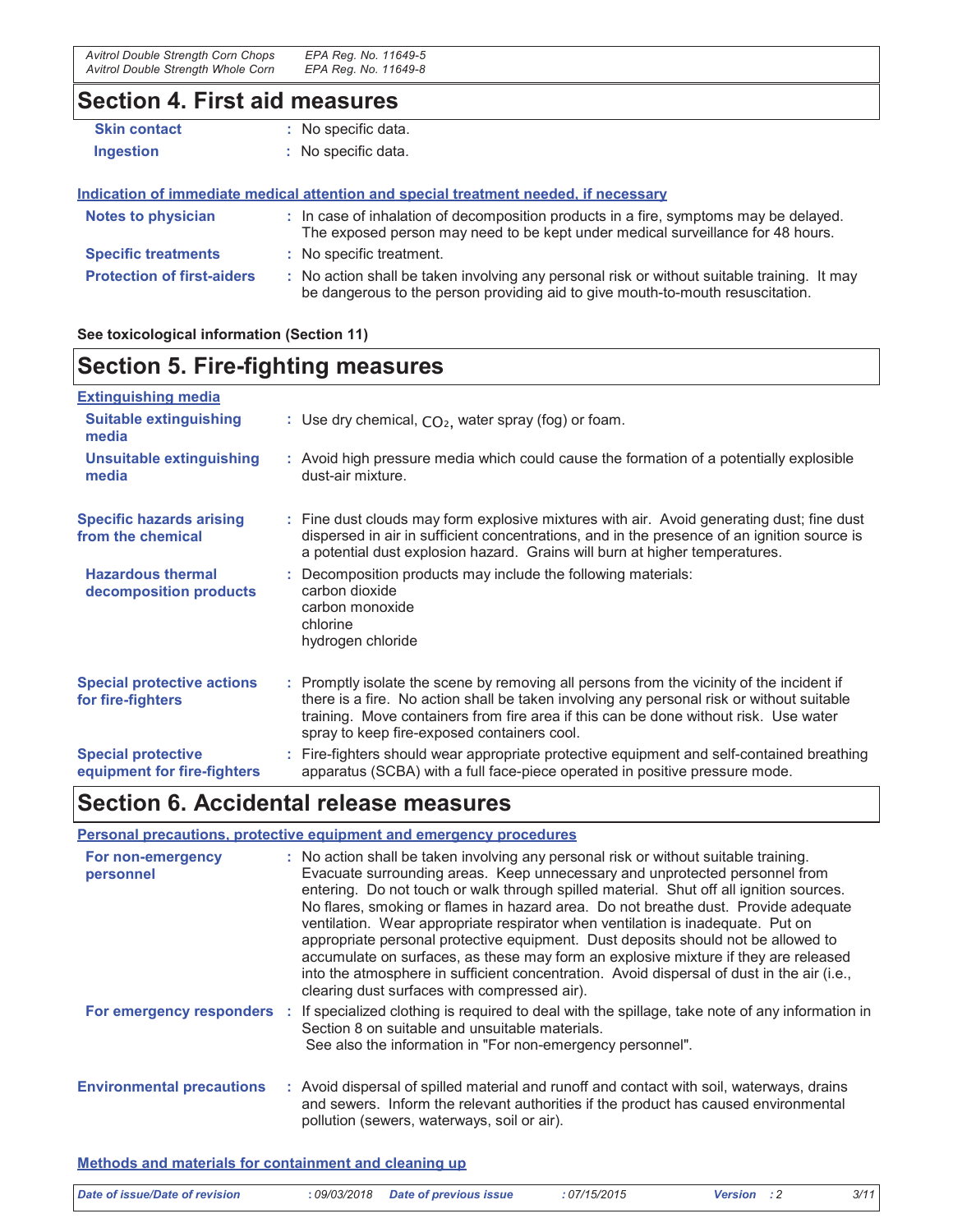### Section 6. Accidental release measures

| <b>Small spill</b> | : Move containers from spill area. Use spark-proof tools and explosion-proof equipment.<br>Vacuum or sweep up material and place in a designated, labeled waste container.<br>Dispose of via a licensed waste disposal contractor. If unadulterated, product may be<br>packaged in original container for use.                                                                                                                                                                                                                                                                    |
|--------------------|-----------------------------------------------------------------------------------------------------------------------------------------------------------------------------------------------------------------------------------------------------------------------------------------------------------------------------------------------------------------------------------------------------------------------------------------------------------------------------------------------------------------------------------------------------------------------------------|
| Large spill        | : Move containers from spill area. Use spark-proof tools and explosion-proof equipment.<br>Approach release from upwind. Prevent entry into sewers, water courses, basements<br>or confined areas. Vacuum or sweep up material and place in a designated, labeled<br>waste container. Avoid creating dusty conditions and prevent wind dispersal. Dispose<br>of via a licensed waste disposal contractor. Note: see Section 1 for emergency contact<br>information and Section 13 for waste disposal. If unadulterated, product may be<br>packaged in original container for use. |

# **Section 7. Handling and storage**

### **Precautions for safe handling**

| <b>Protective measures</b>                                                | : Put on appropriate personal protective equipment (see Section 8). Do not get in eyes or<br>on skin or clothing. Do not breathe dust. Do not ingest. Avoid the creation of dust<br>when handling and avoid all possible sources of ignition (spark or flame). Prevent dust<br>accumulation. Routine housekeeping should be instituted to ensure that dusts do not<br>accumulate on surfaces. Use only with adequate ventilation. Wear appropriate<br>respirator when ventilation is inadequate. Keep in the original container or an approved<br>alternative made from a compatible material, kept tightly closed when not in use.<br>Electrical equipment and lighting should be protected to appropriate standards to<br>prevent dust coming into contact with hot surfaces, sparks or other ignition sources.<br>Take precautionary measures against electrostatic discharges. To avoid fire or<br>explosion, dissipate static electricity during transfer by grounding and bonding<br>containers and equipment before transferring material. Empty containers retain product<br>residue and can be hazardous. Do not reuse container. |
|---------------------------------------------------------------------------|--------------------------------------------------------------------------------------------------------------------------------------------------------------------------------------------------------------------------------------------------------------------------------------------------------------------------------------------------------------------------------------------------------------------------------------------------------------------------------------------------------------------------------------------------------------------------------------------------------------------------------------------------------------------------------------------------------------------------------------------------------------------------------------------------------------------------------------------------------------------------------------------------------------------------------------------------------------------------------------------------------------------------------------------------------------------------------------------------------------------------------------------|
| <b>Advice on general</b><br>occupational hygiene                          | : Eating, drinking and smoking should be prohibited in areas where this material is<br>handled, stored and processed. Workers should wash hands and face before eating,<br>drinking and smoking. Remove contaminated clothing and protective equipment before<br>entering eating areas. Shower at the end of each workday. See also Section 8 for<br>additional information on hygiene measures.                                                                                                                                                                                                                                                                                                                                                                                                                                                                                                                                                                                                                                                                                                                                           |
| <b>Conditions for safe storage,</b><br>including any<br>incompatibilities | Store in accordance with local regulations. Store in a segregated and approved area.<br>Store in original container protected from direct sunlight in a dry, cool and well-ventilated<br>area, away from incompatible materials (see Section 10) and food and drink. Store<br>apart from food or animal feed and protect against rodent penetration of the carton.<br>Store apart from other pesticides, fertilizers, food or feed that may cause cross-<br>contamination of odor or insect infestation. Store locked up. Eliminate all ignition<br>sources. Separate from oxidizing materials. Keep container tightly closed and sealed<br>until ready for use. Containers that have been opened must be carefully resealed and<br>kept upright to prevent leakage. Do not store in unlabeled containers. Use appropriate<br>containment to avoid environmental contamination.                                                                                                                                                                                                                                                            |

# Section 8. Exposure controls/personal protection

#### **Control parameters**

#### **Occupational exposure limits**

| Ingredient name | <b>Exposure limits</b>                                                                                                                                                                                |
|-----------------|-------------------------------------------------------------------------------------------------------------------------------------------------------------------------------------------------------|
| 4-Aminopyridine | INone.                                                                                                                                                                                                |
| l Grain dust    | OSHA PEL (United States, 4/2018).<br>TWA: $10 \text{ mg/m}^3$<br>NIOSH REL (United States, 7/2016).<br>TWA: 4 mg/m <sup>3</sup><br><b>ACGIH TLV (United States, 2018).</b><br>TWA: $4 \text{ mg/m}^3$ |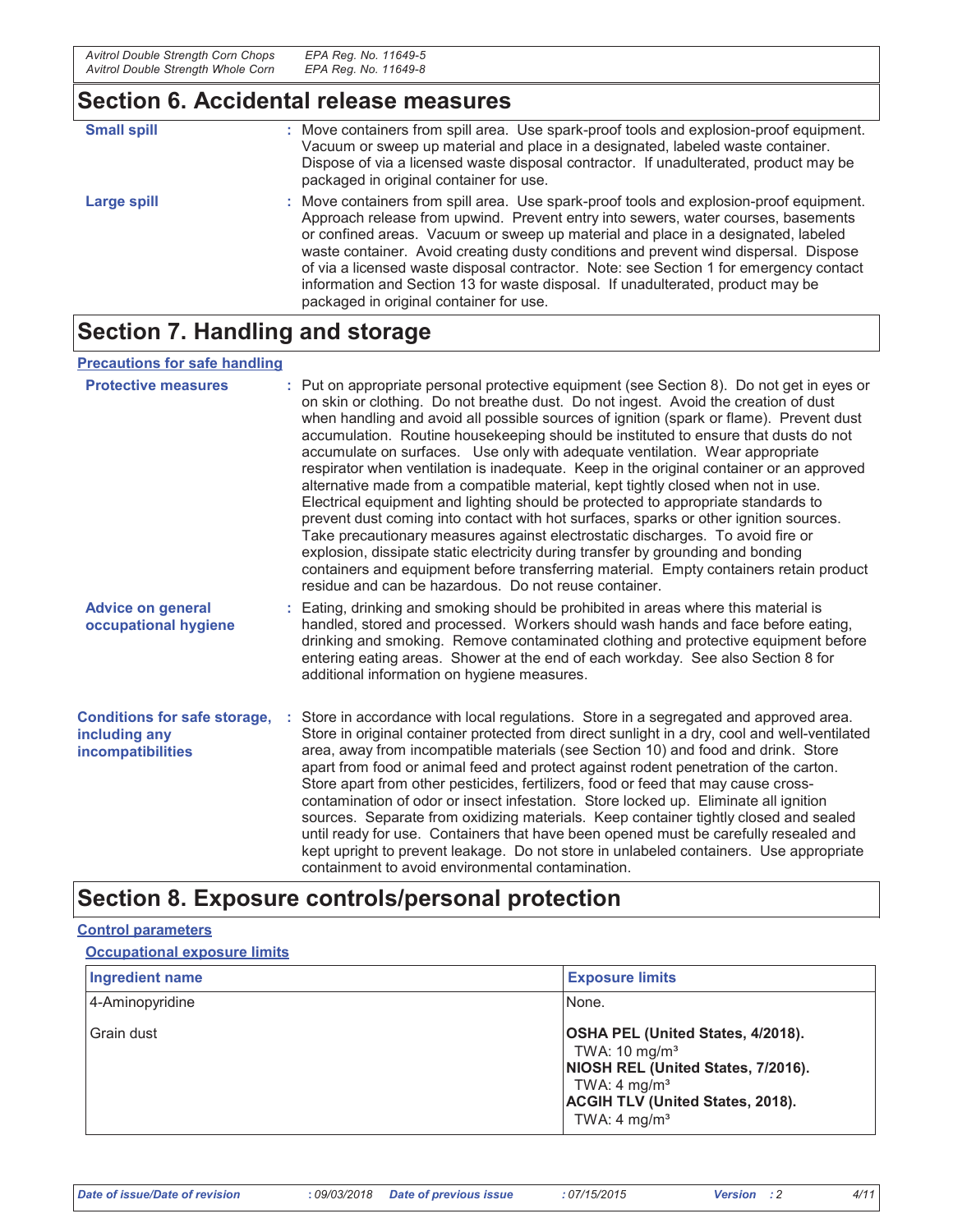## Section 8. Exposure controls/personal protection

| <b>Appropriate engineering</b><br>controls       | : Use only with adequate ventilation. If user operations generate dust, fumes, gas, vapor<br>or mist, use process enclosures, local exhaust ventilation or other engineering controls<br>to keep worker exposure to airborne contaminants below any recommended or statutory<br>limits. The engineering controls also need to keep gas, vapor or dust concentrations<br>below any lower explosive limits. Use explosion-proof ventilation equipment.                                                                                                                                                                   |
|--------------------------------------------------|------------------------------------------------------------------------------------------------------------------------------------------------------------------------------------------------------------------------------------------------------------------------------------------------------------------------------------------------------------------------------------------------------------------------------------------------------------------------------------------------------------------------------------------------------------------------------------------------------------------------|
| <b>Environmental exposure</b><br><b>controls</b> | : Emissions from ventilation or work process equipment should be checked to ensure<br>they comply with the requirements of environmental protection legislation. In some<br>cases, fume scrubbers, filters or engineering modifications to the process equipment<br>will be necessary to reduce emissions to acceptable levels.                                                                                                                                                                                                                                                                                        |
| <b>Individual protection measures</b>            |                                                                                                                                                                                                                                                                                                                                                                                                                                                                                                                                                                                                                        |
| <b>Hygiene measures</b>                          | : Wash hands, forearms and face thoroughly after handling chemical products, before<br>eating, smoking and using the lavatory and at the end of the working period.<br>Appropriate techniques should be used to remove potentially contaminated clothing.<br>Wash contaminated clothing before reusing. Ensure that eyewash stations and safety<br>showers are close to the workstation location.                                                                                                                                                                                                                      |
| <b>Eye/face protection</b>                       | : Safety eyewear complying with an approved standard should be used when a risk<br>assessment indicates this is necessary to avoid exposure to liquid splashes, mists,<br>gases or dusts. If contact is possible, the following protection should be worn, unless<br>the assessment indicates a higher degree of protection: safety glasses with side-<br>shields. If operating conditions cause high dust concentrations to be produced, use<br>dust goggles.                                                                                                                                                         |
| <b>Skin protection</b>                           |                                                                                                                                                                                                                                                                                                                                                                                                                                                                                                                                                                                                                        |
| <b>Hand protection</b>                           | : Chemical-resistant, impervious gloves complying with an approved standard should be<br>worn at all times when handling chemical products if a risk assessment indicates this is<br>necessary. Considering the parameters specified by the glove manufacturer, check<br>during use that the gloves are still retaining their protective properties. It should be<br>noted that the time to breakthrough for any glove material may be different for different<br>glove manufacturers. In the case of mixtures, consisting of several substances, the<br>protection time of the gloves cannot be accurately estimated. |
| <b>Body protection</b>                           | : Wear a long sleeved uniform, coveralls or lab jacket when handling or blending these<br>products with untreated grains. Personal protective equipment for the body should be<br>selected based on the task being performed and the risks involved and should be<br>approved by a specialist before handling this product.                                                                                                                                                                                                                                                                                            |
| <b>Other skin protection</b>                     | : Appropriate footwear and any additional skin protection measures should be selected<br>based on the task being performed and the risks involved and should be approved by a<br>specialist before handling this product.                                                                                                                                                                                                                                                                                                                                                                                              |
| <b>Respiratory protection</b>                    | : Use a properly fitted, particulate filter respirator complying with an approved standard if<br>a risk assessment indicates this is necessary. Respirator selection must be based on<br>known or anticipated exposure levels, the hazards of the product and the safe working<br>limits of the selected respirator. Ensure an MSHA/NIOSH-approved respirator or<br>equivalent is used.                                                                                                                                                                                                                                |

# Section 9. Physical and chemical properties

| <b>Appearance</b>         |                        |
|---------------------------|------------------------|
| <b>Physical state</b>     | $:$ Solid.             |
| Color                     | : Grain color.         |
| Odor                      | : Odorless.            |
| <b>Odor threshold</b>     | $\cdot$ Not available. |
| рH                        | : Not applicable.      |
| <b>Melting point</b>      | : Not applicable.      |
| <b>Boiling point</b>      | : Not applicable.      |
| <b>Flash point</b>        | : Not applicable.      |
| <b>Evaporation rate</b>   | : Not applicable.      |
| Flammability (solid, gas) | : Not available.       |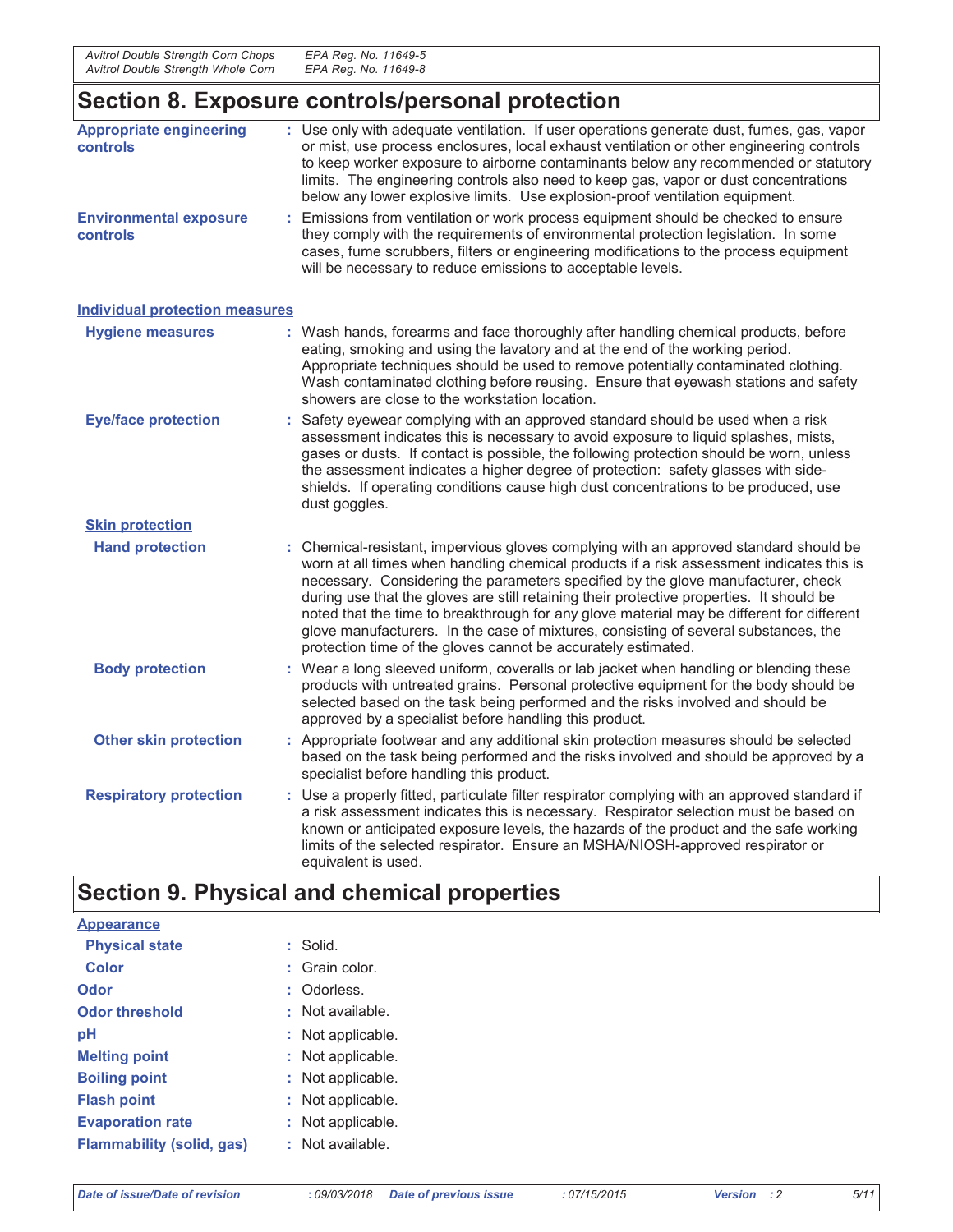| Avitrol Double Strength Corn Chops | EPA Reg. No. 11649-5 |
|------------------------------------|----------------------|
| Avitrol Double Strength Whole Corn | EPA Reg. No. 11649-8 |

# **Section 9. Physical and chemical properties**

| Lower and upper explosive<br>(flammable) limits   | : Not applicable. |
|---------------------------------------------------|-------------------|
| <b>Vapor pressure</b>                             | Not available.    |
| <b>Vapor density</b>                              | Not applicable.   |
| <b>Relative density</b>                           | Not applicable.   |
| <b>Solubility</b>                                 | Not available.    |
| <b>Solubility in water</b>                        | Insoluble.        |
| <b>Partition coefficient: n-</b><br>octanol/water | Not available.    |
| <b>Auto-ignition temperature</b>                  | Not available.    |
| <b>Decomposition temperature</b>                  | : Not available.  |
| <b>Viscosity</b>                                  | Not available.    |

# Section 10. Stability and reactivity

| <b>Reactivity</b>                            | : No specific test data related to reactivity available for this product or its ingredients.                                                                                                                                                                                                                                                                          |
|----------------------------------------------|-----------------------------------------------------------------------------------------------------------------------------------------------------------------------------------------------------------------------------------------------------------------------------------------------------------------------------------------------------------------------|
|                                              |                                                                                                                                                                                                                                                                                                                                                                       |
| <b>Chemical stability</b>                    | : The product is stable.                                                                                                                                                                                                                                                                                                                                              |
|                                              |                                                                                                                                                                                                                                                                                                                                                                       |
| <b>Possibility of hazardous</b><br>reactions | : Under normal conditions of storage and use, hazardous reactions will not occur.                                                                                                                                                                                                                                                                                     |
| <b>Conditions to avoid</b>                   | : Avoid the creation of dust when handling and avoid all possible sources of ignition<br>(spark or flame). Take precautionary measures against electrostatic discharges. To<br>avoid fire or explosion, dissipate static electricity during transfer by grounding and<br>bonding containers and equipment before transferring material. Prevent dust<br>accumulation. |
| <b>Incompatible materials</b>                | : Reactive or incompatible with the following materials:<br>oxidizing materials<br>water<br>excessive heat<br>fire<br>chemicals                                                                                                                                                                                                                                       |
| <b>Hazardous decomposition</b><br>products   | : Under normal conditions of storage and use, hazardous decomposition products should<br>not be produced. Under normal conditions of storage and use, hazardous<br>polymerization will not occur.                                                                                                                                                                     |

# **Section 11. Toxicological information**

### Information on toxicological effects

| <b>Acute toxicity</b>          |                         |                |             |                 |
|--------------------------------|-------------------------|----------------|-------------|-----------------|
| <b>Product/ingredient name</b> | <b>Result</b>           | <b>Species</b> | <b>Dose</b> | <b>Exposure</b> |
| 4-Aminopyridine                | LD50 Oral               | Rat            | 20 mg/kg    |                 |
| <b>Conclusion/Summary</b>      | : Harmful if swallowed. |                |             |                 |
| <b>Irritation/Corrosion</b>    |                         |                |             |                 |
| <b>Conclusion/Summary</b>      | : Not available.        |                |             |                 |
| <b>Sensitization</b>           |                         |                |             |                 |
| <b>Conclusion/Summary</b>      | : Not available.        |                |             |                 |
| <b>Mutagenicity</b>            |                         |                |             |                 |
| <b>Conclusion/Summary</b>      | $:$ Not available.      |                |             |                 |
| <b>Carcinogenicity</b>         |                         |                |             |                 |
|                                |                         |                |             |                 |

Date of issue/Date of revision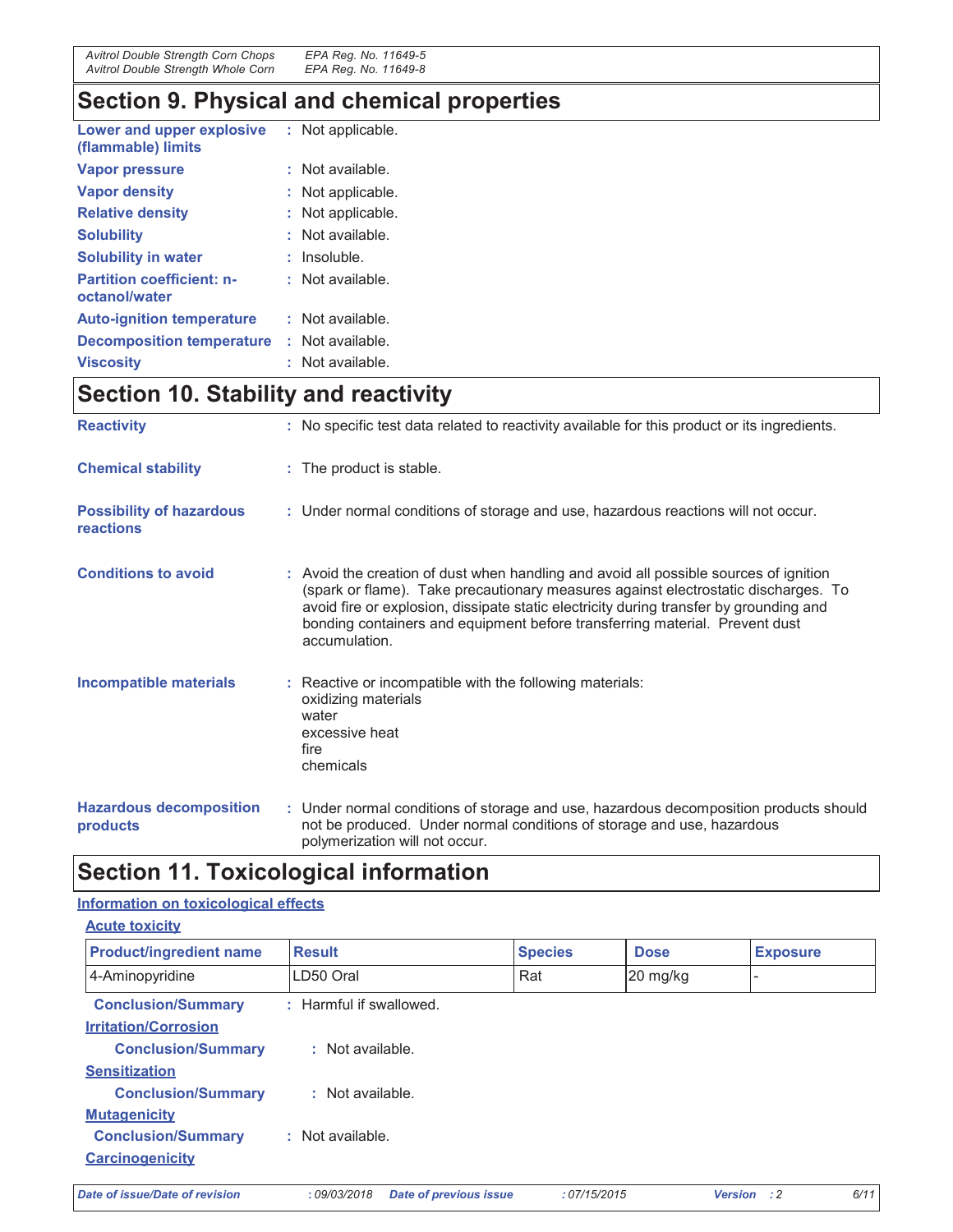# **Section 11. Toxicological information**

| <b>Conclusion/Summary</b>                                 | : Not available.                                                                                                          |
|-----------------------------------------------------------|---------------------------------------------------------------------------------------------------------------------------|
| <b>Reproductive toxicity</b>                              |                                                                                                                           |
| <b>Conclusion/Summary</b>                                 | : Not available.                                                                                                          |
| <b>Teratogenicity</b>                                     |                                                                                                                           |
| <b>Conclusion/Summary</b>                                 | : Not available.                                                                                                          |
| <b>Specific target organ toxicity (single exposure)</b>   |                                                                                                                           |
| Not available.                                            |                                                                                                                           |
| <b>Specific target organ toxicity (repeated exposure)</b> |                                                                                                                           |
| Not available.                                            |                                                                                                                           |
|                                                           |                                                                                                                           |
| <b>Aspiration hazard</b>                                  |                                                                                                                           |
| Not available.                                            |                                                                                                                           |
|                                                           |                                                                                                                           |
| <b>Information on the likely</b>                          | : Not available.                                                                                                          |
| routes of exposure                                        |                                                                                                                           |
| <b>Potential acute health effects</b>                     |                                                                                                                           |
| <b>Eye contact</b>                                        | : Exposure to airborne concentrations above statutory or recommended exposure limits                                      |
| <b>Inhalation</b>                                         | may cause irritation of the eyes.<br>: Exposure to airborne concentrations above statutory or recommended exposure limits |
|                                                           | may cause irritation of the nose, throat and lungs.                                                                       |
| <b>Skin contact</b>                                       | : No known significant effects or critical hazards.                                                                       |
| <b>Ingestion</b>                                          | : Harmful if swallowed.                                                                                                   |
|                                                           |                                                                                                                           |
|                                                           | Symptoms related to the physical, chemical and toxicological characteristics                                              |
| <b>Eye contact</b>                                        | : Adverse symptoms may include the following:                                                                             |
|                                                           | irritation                                                                                                                |
|                                                           | redness                                                                                                                   |
| <b>Inhalation</b>                                         | : Adverse symptoms may include the following:<br>respiratory tract irritation                                             |
|                                                           | coughing                                                                                                                  |
| <b>Skin contact</b>                                       | : No specific data.                                                                                                       |
| <b>Ingestion</b>                                          | : No specific data.                                                                                                       |
|                                                           |                                                                                                                           |
|                                                           | Delayed and immediate effects and also chronic effects from short and long term exposure                                  |
| <b>Short term exposure</b>                                |                                                                                                                           |
| <b>Potential immediate</b>                                | : Not available.                                                                                                          |
| effects                                                   |                                                                                                                           |
| <b>Potential delayed effects</b>                          | : Not available.                                                                                                          |
| Long term exposure                                        |                                                                                                                           |
| <b>Potential immediate</b>                                | : Not available.                                                                                                          |
| <b>effects</b>                                            |                                                                                                                           |
| <b>Potential delayed effects</b>                          | : Not available.                                                                                                          |
| <b>Potential chronic health effects</b>                   |                                                                                                                           |
| Not available.                                            |                                                                                                                           |
| <b>Conclusion/Summary</b>                                 | : Not available.                                                                                                          |
| <b>General</b>                                            | : Repeated or prolonged inhalation of dust may lead to chronic respiratory irritation.                                    |
| <b>Carcinogenicity</b>                                    | : No known significant effects or critical hazards.                                                                       |
| <b>Mutagenicity</b>                                       | : No known significant effects or critical hazards.                                                                       |
| <b>Teratogenicity</b>                                     | No known significant effects or critical hazards.                                                                         |
| <b>Developmental effects</b>                              | : No known significant effects or critical hazards.                                                                       |
|                                                           |                                                                                                                           |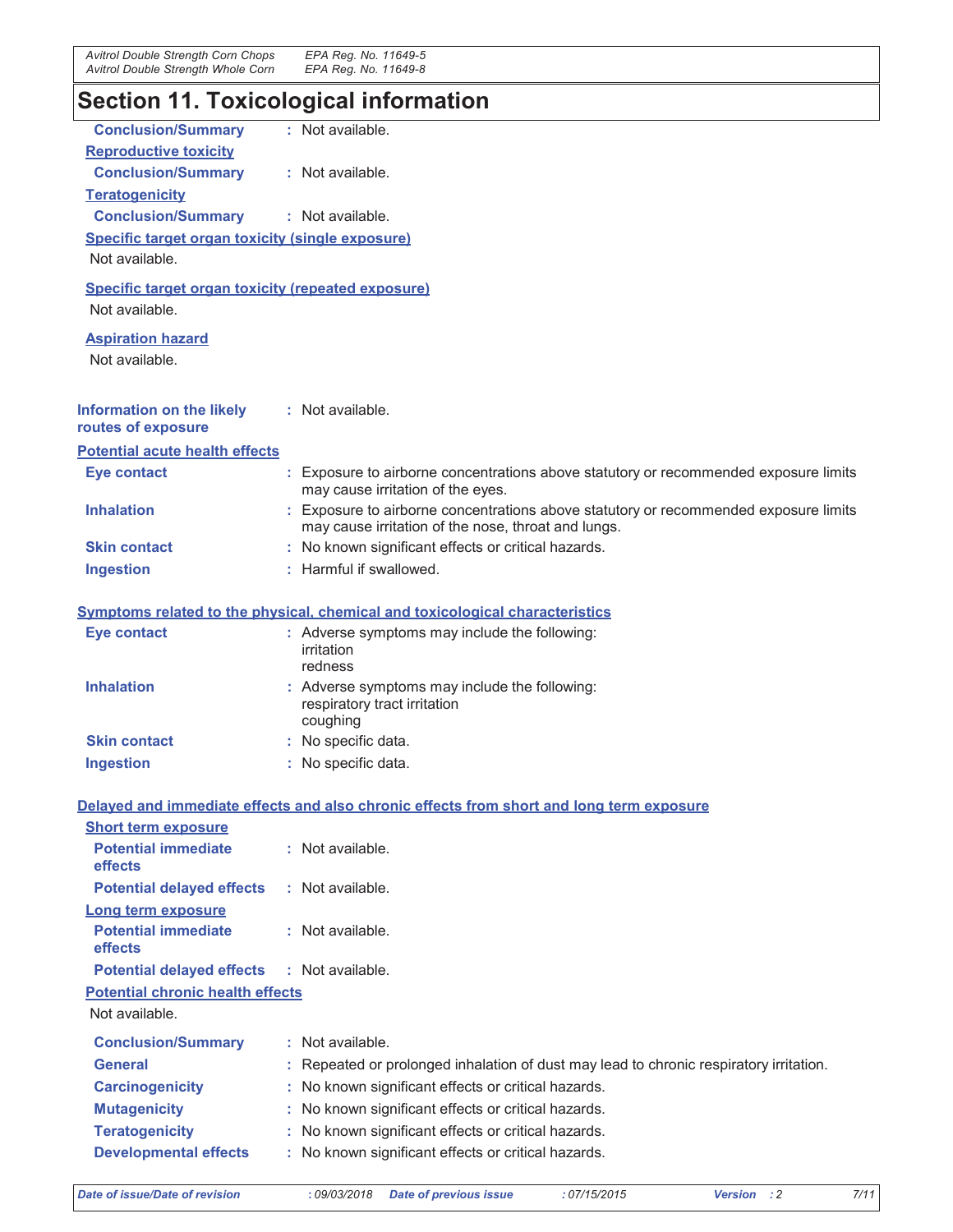### **Section 11. Toxicological information**

**Fertility effects** 

: No known significant effects or critical hazards.

#### **Numerical measures of toxicity**

| <b>Acute toxicity estimates</b> |                  |  |
|---------------------------------|------------------|--|
| <b>Route</b>                    | <b>ATE value</b> |  |
| Oral                            | 2000 mg/kg       |  |

## **Section 12. Ecological information**

| <b>Product/ingredient name</b> | <b>Result</b>                    | <b>Species</b>                                                            | <b>Exposure</b> |
|--------------------------------|----------------------------------|---------------------------------------------------------------------------|-----------------|
| 4-Aminopyridine                | Acute EC50 3200 µg/l Fresh water | Daphnia - Daphnia magna -<br>Juvenile (Fledgling, Hatchling,<br>Weanling) | 148 hours       |
|                                | Acute LC50 2430 µg/l Fresh water | Fish - Ictalurus punctatus - Young   96 hours                             |                 |
| <b>Conclusion/Summary</b>      | Not available.                   |                                                                           |                 |

### **Persistence and degradability**

**Conclusion/Summary** : Not available.

#### **Bioaccumulative potential**

| <b>Product/ingredient name</b> | $\mathsf{LogP}_\mathsf{ow}$ | <b>BCF</b> | <b>Potential</b> |
|--------------------------------|-----------------------------|------------|------------------|
| 4-Aminopyridine                | 0.32                        | 4.57       | low              |

| <b>Mobility in soil</b>                                 |                                                            |
|---------------------------------------------------------|------------------------------------------------------------|
| <b>Soil/water partition</b><br><b>coefficient (Koc)</b> | : Not available.                                           |
| <b>Mobility</b>                                         | : Not available.                                           |
| Other collection of the sta-                            | . Nie tweeder also ifice of a ffecte communication because |

**Other adverse effects** : No known significant effects or critical hazards.

### **Section 13. Disposal considerations**

**Disposal methods** : The generation of waste should be avoided or minimized wherever possible. Disposal of this product, solutions and any by-products should at all times comply with the requirements of environmental protection and waste disposal legislation and any federal. state and regional local authority requirements. Dispose of surplus and non-recyclable products via a licensed waste disposal contractor. Waste should not be disposed of untreated to the sewer unless fully compliant with the requirements of all authorities with jurisdiction. Waste packaging should be recycled. Incineration or landfill should only be considered when recycling is not feasible. This material and its container must be disposed of in a safe way. Empty containers or liners may retain some product residues. Avoid dispersal of spilled material and runoff and contact with soil, waterways, drains and sewers.

### United States - RCRA Acute hazardous waste "P" List

| Ingredient                      | CAS#     | <b>Status</b> | <b>Reference</b><br><b>Inumber</b> |
|---------------------------------|----------|---------------|------------------------------------|
| 4-Aminopyridine; 4-Pyridinamine | 504-24-5 | Listed        | P008                               |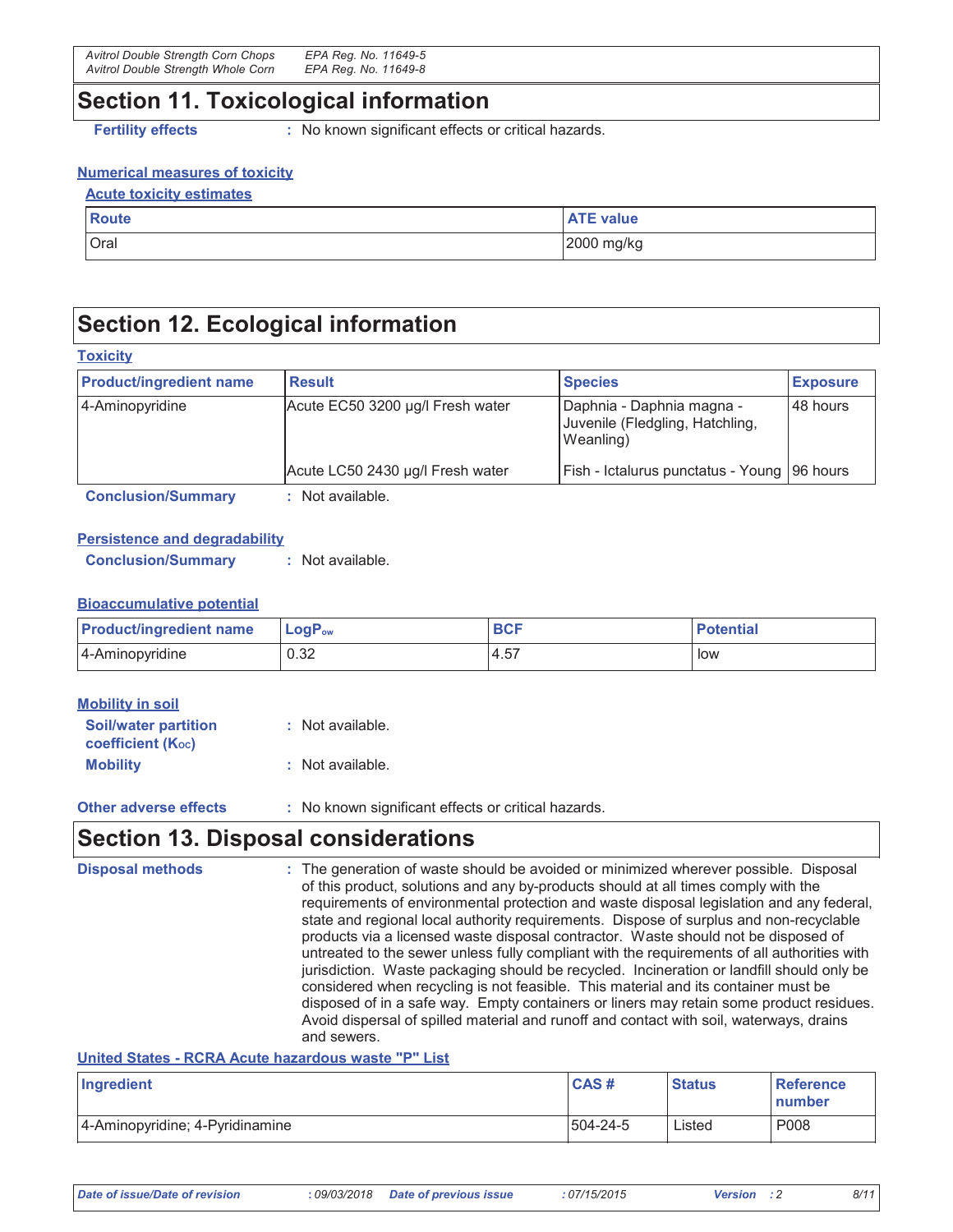Avitrol Double Strength Corn Chops EPA Reg. No. 11649-5 Avitrol Double Strength Whole Corn EPA Reg. No. 11649-8

## **Section 14. Transport information**

|                                      | <b>DOT</b><br><b>Classification</b> | <b>TDG</b><br><b>Classification</b> | <b>Mexico</b><br><b>Classification</b> | <b>ADR/RID</b>            | <b>IMDG</b>             | <b>IATA</b>              |
|--------------------------------------|-------------------------------------|-------------------------------------|----------------------------------------|---------------------------|-------------------------|--------------------------|
| <b>UN number</b>                     | Not regulated.                      | Not regulated.                      | Not<br>determined.                     | <b>Not</b><br>determined. | Not regulated.          | Not regulated.           |
| <b>UN proper</b><br>shipping name    |                                     |                                     |                                        |                           |                         |                          |
| <b>Transport</b><br>hazard class(es) |                                     |                                     |                                        |                           |                         | $\overline{\phantom{a}}$ |
| Label                                |                                     |                                     |                                        |                           |                         |                          |
| <b>Packing group</b>                 | $\overline{\phantom{a}}$            |                                     |                                        |                           |                         |                          |
| <b>Environmental</b><br>hazards      | No.                                 | No.                                 |                                        |                           | Marine<br>Pollutant: No | No.                      |

Special precautions for user : Transport within user's premises: always transport in closed containers that are upright and secure. Ensure that persons transporting the product know what to do in the event of an accident or spillage.

Transport in bulk according : Not available. to Annex II of MARPOL and the IBC Code

# **Section 15. Regulatory information**

| <b>U.S. Federal regulations</b>                                                   | : Avitrol Double Strength Corn Chops<br>EPA Reg. No. 11649-5<br>Avitrol Double Strength Whole Corn<br>EPA Reg. No. 11649-8                                                                                                                                                                                                                                                                                                                                                                                     |
|-----------------------------------------------------------------------------------|----------------------------------------------------------------------------------------------------------------------------------------------------------------------------------------------------------------------------------------------------------------------------------------------------------------------------------------------------------------------------------------------------------------------------------------------------------------------------------------------------------------|
|                                                                                   | The Federal Insecticide, Fungicide, and Rodenticide Act (FIFRA) Information: This<br>chemical is a pesticide product registered by the Environmental Protection Agency and<br>is subject to certain labeling requirements under federal pesticide law. These<br>requirements differ from the classification criteria and hazard information required for<br>safety data sheets, and for workplace labels of nonpesticide chemicals. Following is the<br>hazard information as required on the pesticide label: |
|                                                                                   | <b>CAUTION:</b><br>Harmful if swallowed.<br>May cause irritation.<br>Avoid contact with eyes or clothing.<br>Wash thoroughly with soap and water after handling.                                                                                                                                                                                                                                                                                                                                               |
| <b>Clean Air Act Section 112</b><br>(b) Hazardous Air<br><b>Pollutants (HAPS)</b> | : Not listed                                                                                                                                                                                                                                                                                                                                                                                                                                                                                                   |
| <b>Clean Air Act Section 602</b><br><b>Class I Substances</b>                     | : Not listed                                                                                                                                                                                                                                                                                                                                                                                                                                                                                                   |
| <b>Clean Air Act Section 602</b><br><b>Class II Substances</b>                    | : Not listed                                                                                                                                                                                                                                                                                                                                                                                                                                                                                                   |
| <b>DEA List I Chemicals</b><br>(Precursor Chemicals)                              | : Not listed                                                                                                                                                                                                                                                                                                                                                                                                                                                                                                   |
| <b>DEA List II Chemicals</b><br><b>(Essential Chemicals)</b>                      | : Not listed                                                                                                                                                                                                                                                                                                                                                                                                                                                                                                   |
| <b>SARA 302/304</b>                                                               |                                                                                                                                                                                                                                                                                                                                                                                                                                                                                                                |

Date of issue/Date of revision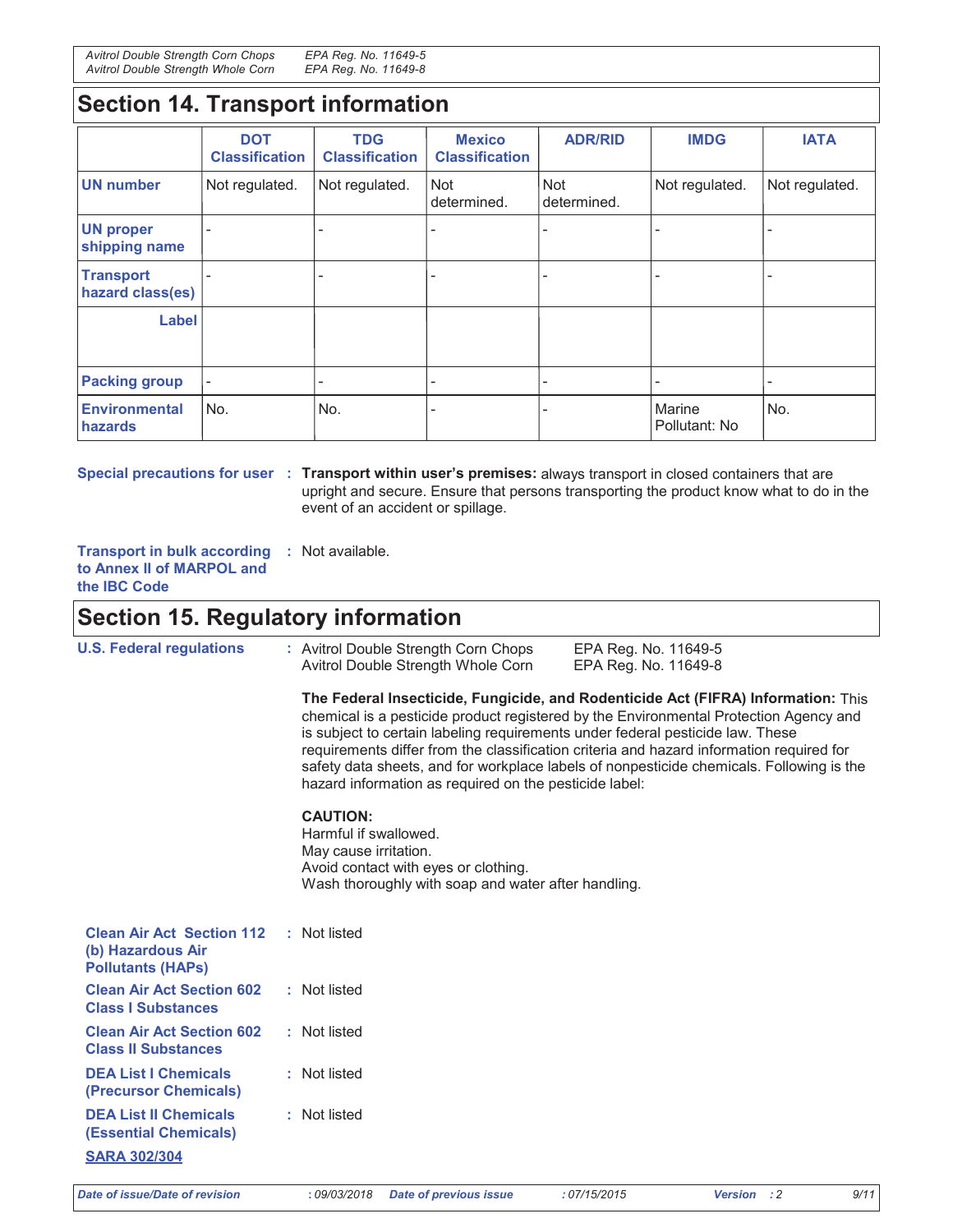### **Section 15. Regulatory information**

**Composition/information on ingredients** 

|                 |    |            | <b>SARA 302 TPQ</b> |           | <b>SARA 304 RQ</b> |           |
|-----------------|----|------------|---------------------|-----------|--------------------|-----------|
| <b>Name</b>     | 70 | <b>EHS</b> | (lbs)               | (gallons) | (lbs)              | (gallons) |
| 4-Aminopyridine |    | Yes.       | 500 / 10000 -       |           | 1000               |           |

### **SARA 304 RQ**

: 100000 lbs / 45400 kg

**SARA 311/312** 

**Classification** 

: COMBUSTIBLE DUSTS ACUTE TOXICITY (oral) - Category 4

### **Composition/information on ingredients**

| <b>Name</b>     | о. | <b>Classification</b>              |
|-----------------|----|------------------------------------|
| 4-Aminopyridine |    | ACUTE TOXICITY (oral) - Category 2 |

### **State regulations**

| <b>Massachusetts</b> | : The following components are listed: 4-PYRIDINAMINE     |
|----------------------|-----------------------------------------------------------|
| <b>New York</b>      | : The following components are listed: 4-Pyridinamine     |
| <b>New Jersey</b>    | : The following components are listed: 4-AMINOPYRIDINE    |
| Pennsylvania         | : The following components are listed: PYRIDINE, 4-AMINO- |
| $A - B = 1$          |                                                           |

### <u>California Prop. 65</u>

This product does not require a Safe Harbor warning under California Prop. 65.

### **International regulations**

**Chemical Weapon Convention List Schedules I, II & III Chemicals** 

Not listed.

**Montreal Protocol (Annexes A, B, C, E)** 

Not listed.

**Stockholm Convention on Persistent Organic Pollutants** Not listed.

**Rotterdam Convention on Prior Informed Consent (PIC)** Not listed.

**UNECE Aarhus Protocol on POPs and Heavy Metals** Not listed.

### **Inventory list**

- **Canada**
- : All components are listed or exempted.

**United States** : All components are listed or exempted.

### **Section 16. Other information**

**National Fire Protection Association (U.S.A.)** 



Reprinted with permission from NFPA 704-2001, Identification of the Hazards of Materials for Emergency Response Copyright ©1997, National Fire Protection Association, Quincy, MA 02269. This reprinted material is not the complete and official position of the National Fire Protection Association, on the referenced subject which is represented only by the standard in its entirety.